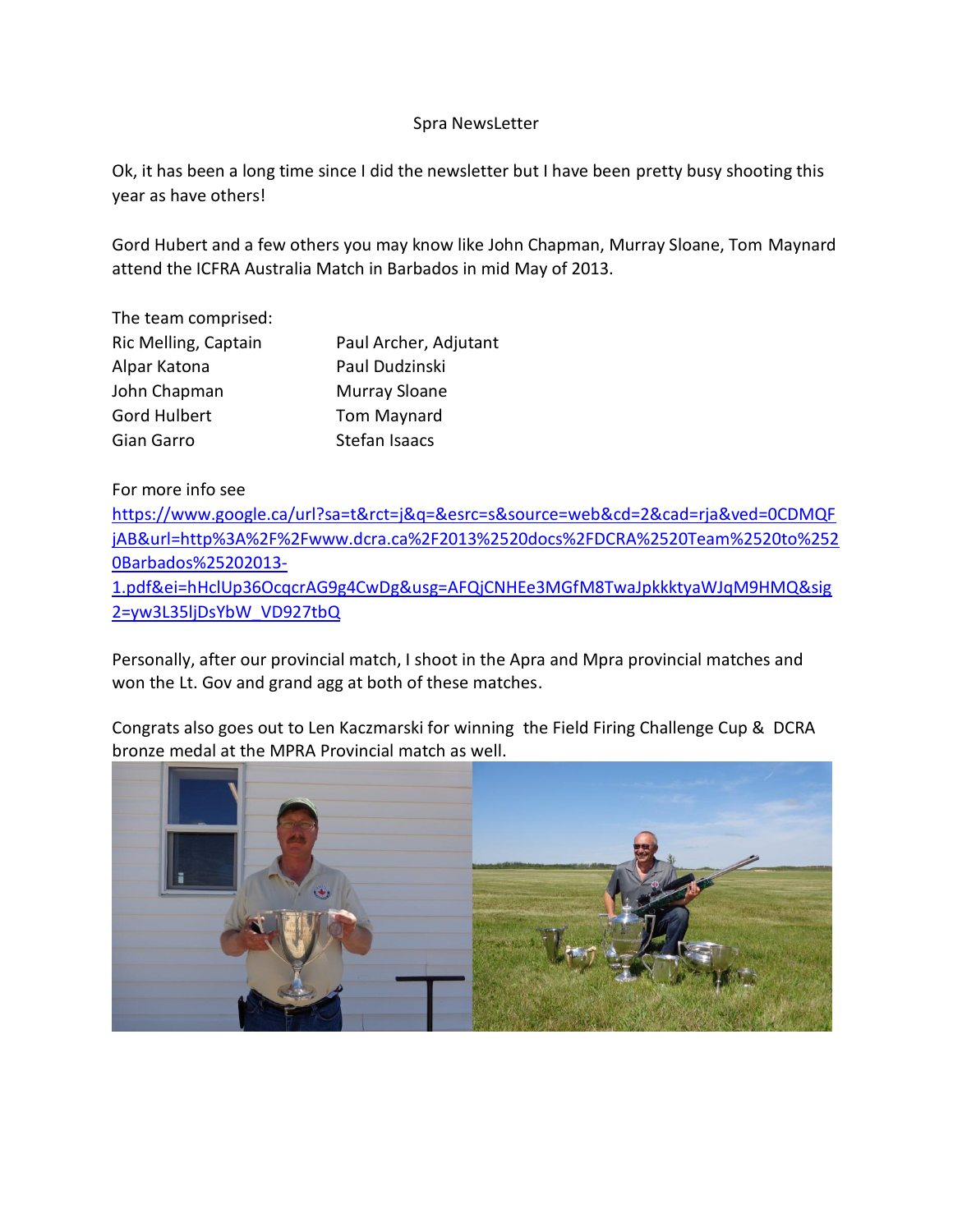Next I was off to Raton NM for the World FCLASS Championship. I'm sorry to say I was not too successful there. Day 1 was Ok but Day 2 in my final yardage I tried to shoot thru conditions and dropped 15 points in a 20 shot string, sending me way down on the standings. I did manage to place  $32<sup>nd</sup>$  in Day 1 agg out of 206 FOpen shooters and  $52<sup>nd</sup>$  in the 2 day agg.

Canada was well represented there with 32 people down there competing, 15 on FOpen and 17 in FTR. In total, there was 422 shooters on the line and 6 relays to accommodate all of us and some 18 countries represented. Raton has 100 frames but some can not be used due to target shed in the way of falling bullets.



The new 2013 FOpen winner was Kenny Adams from the USA with a score of 466-51V out of a possible 475-95V. The new 2013 FTR winners was Nikolas Taylor from South Africa with a score of 450-33v.

Canada's top shooters in FOPEN were Eric Bisson with a score of 452-26v, Scott Gaalaas with 446-38v and Gordon Ogg with 446-38v beat myself by Vs. In FTR, Kevin Chou with 441-20v, followed by his brother, Will with 431-26v and Bill Watts with 430-31v. In the team events, our FTR boys came in  $2^{nd}$  for the Silver and the FOpen team came in  $5<sup>th</sup>$ . This year our men looked much more like a team with their red team Canada shirts. If you would like to see all the results from this World FClass Championship match, go to [www.baldeaglesrc.org](http://www.baldeaglesrc.org/)

Team Members at the World's in Raton were as follows;

## **Canadian Team for F Class World Championships Raton, USA, August 2013**

The Team Captain, Mr. Bill Flintoft, has announced the following members to represent Canada: Captain Bill Flintoft, BCRA Gun Plumber Gord Ogg, ORA Coaches Lorne Fisher, BCRA Ed Bergsma, BCRA Richard Dredger, BCRA Bruce MacDonald, MPRA Will Chou, ORA Kevin Chou, ORA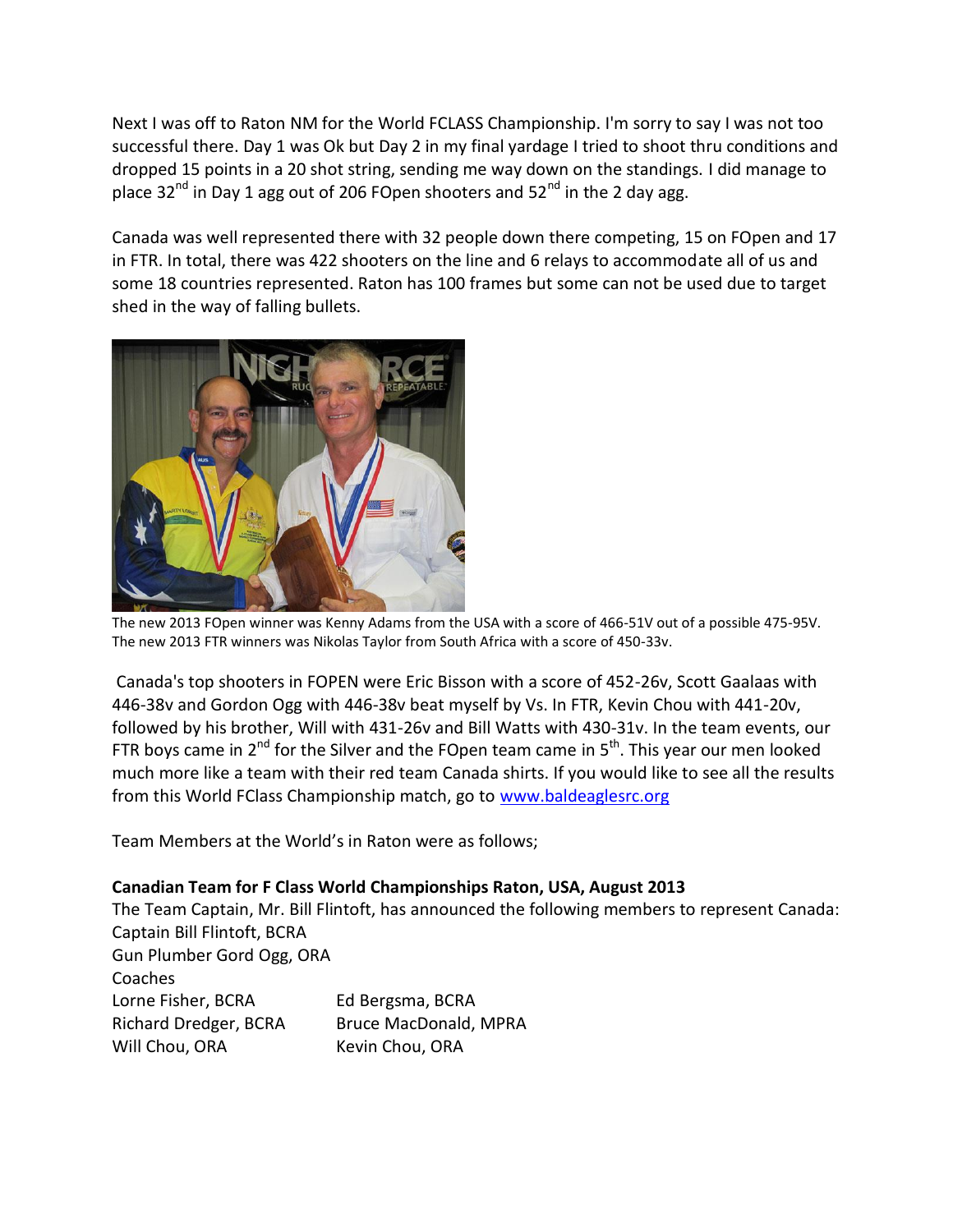F-Open Steve Baardsen, BCRA Eric Bisson APRA Scott Gaalaas, APRA Les Dolhum, APRA Glen Taylor, APRA Barry Price, ORA Bruce Condie, ORA Mark Iwanochko, ORA Alexander Tkalitch ORA Marius De Champlain PQRA

F-TR Jerry Teo, BCRA Brian Mylleville, BCRA Dave Harry, APRA Darcy Spenst, APRA Bill Watts, APRA Sean Thiessen, MPRA Gerry Weins, MPRA Trevor McMacken, ORA Terry Perkins, ORA Jonathan Laitre, PQRA

Locally,the SPRA match attendance has been down from prior years and this maybe from all the other matches everyone have been attending or due to a cool start this year. Our last match of the year, the PPRA was pretty well attended with 34 people enjoying the last event of the year.

We have tried the new e targets some again this year, but these still need some fine tuning before we can use these in a match. The new software has allowed us to connect with various viewing devices, like IPhones, Blackberries and PCs. Make sure your device has enough power to last a match the next time you come out in the new year as we maybe using the etargets more next year.

Our beloved Kiwi target crew again did a outstanding job of pulling for us this year and I have heard by others that they are the very best crew in Canada, beating the girls in Ottawa hands down.

The new slider frames on bay 2 proved them self and have worked flawlessly for two years now with zero repairs.

A big thanks goes to Marv Michel for all his work in removing and installing a new target shed in the butts, re-working the wood sidewalks, patching up the toilet in the butts and to Kevin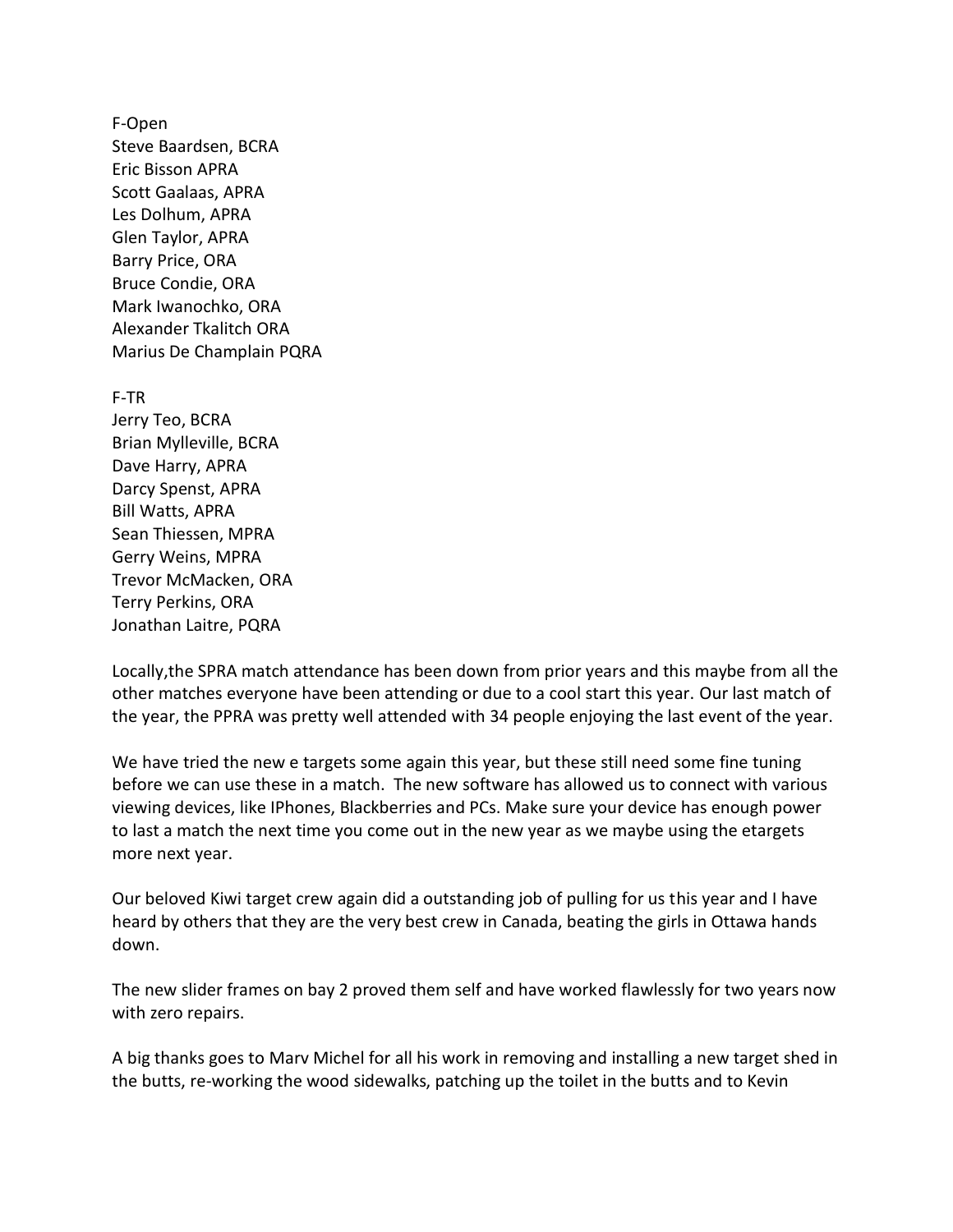LaPine and Marv for repairing the road by adding 26 loads of dirt and sand on it. The new shed is a smaller seacan container and is a great improvement.

With SaskSport's talking about pulling our funding due to not enough members, we will have to make a decision about how we will proceed next year, etargets or a reduced Kiwi crew or go back to competitor marking.

Hunting season is fast approaching so remember to be safe out there and know your target and beyond!

Our biggest and real problem is range utilization so, we need to create a buzz amongst people to get them to come and being a new shooter with you to your next match at Nokomis. Lets also try to get more public exposure to coax new young or old shooters into this game. Some may be intimidated so maybe we need more non match days are needed to get these possible new members out. If the shooters aren't coming to us, we need to go TO the shooters. Another thing that may help would be to update our website so you buy your membership online with paypal or emt and also sign up for the match and pay online, possibly even show the signed up people. We really need to attract more shooters!!

In Ottawa this year we had Stan Frost and Gord Hulbert to represent the SPRA, and Stan again won the 5.56/223 championship. Ottawa was also low in attendance with so many in Raton.

FOR SALE<br>1 PRONE STYLE SHOOTING<br>1 GEAMANN STEHT<br>NEW CONDITION<br>SEE-JIM M<sup>E</sup>INNES<br>FRONE 204-889-0295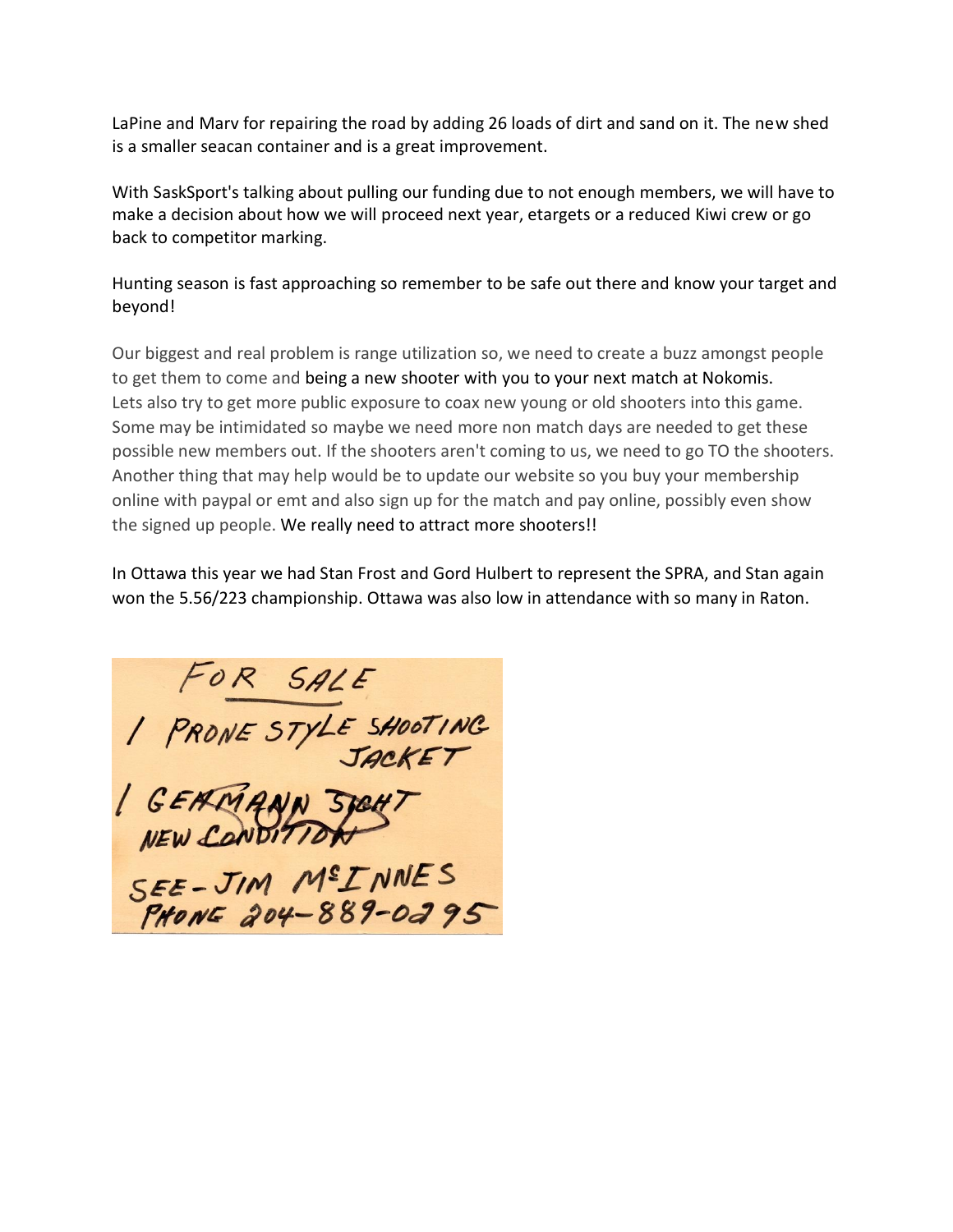## FOR SALE FOR SALE FOR SALE

.223 Rem on SPORTCO action, KRIEGER 291/2 X 1/9 barrel, CH rear target sight with OPTIC Iris, front target sight, scope bases, CUSTOM stock, cheek riser, rail, custom adjustable butt plate C/PD-DB310. **SUPER** \$975.00 .223 Rem on P A S action, KRIEGER 28.1/2 x 1/9 barrel, LYNX rear target sight with OPTIC Iris, fnt target sight, McMILLAN glass stock, adjustable cheek pc. Custom adj butt plate. C/PD-SLV0279 **SUPER EXC** \$1175.00 308W on MUSGRAVE action, KRIEGER 29.1/2 X 1/13 barrel, LYNX rear target sight with OPTIC Iris, frnt sight, custom adj butt plate.  $C/PD - 672$ **EXC** \$975.00 308W on MUSGRAVE action, KRIEGER 29.1/2 X 1/13 barrel, WILKS rear target sight with OPTIC iris, custom adj butt plate.  $C/PD - 101$ . **EXC** \$975.00 308W SWING, (now R P A), M4, KRIEGER 29.1/2 x 1/13 barrel, R P A rear target sight with OPTIC IRIS, frnt sight, adj cheek pc, custom adj butt plate. C/PD - 1156. **EXC** \$1075.00 308W SWING (now R P A), M4, KRIEGER 29.1/2 X 1/13 barrel, R P A rear target sight with OPTIC iris, frnt sight, adj cheek pc, custom adj butt plate. C/PD - 1157 \$1075.00 **EXC** FEINWERKBAU .177 Target air rifle with target sights, mod LG150, Side cocker, VERY GOOD CNDN,  $C/PD - 28100$ \$275.00 FEINWERKBAU .177 Target air rifle with target sights, mod LG150, Side cocker, VERY GOOD CNDN. C/PD - 36643 \$275.00 WEIHRAUCH – made for BEEMANS PRECISION, U S A, .177 air rifle with target sights, barrel break cocking with lock, VERY GOOD CNDN.  $C/PD - HW55$ \$275.00 WEAVER KT15 target/varmint 15X scope, duplex reticule, AS NEW IN BOX, C/PD \$225.00 BUSHNELL BANNER 4X scope with rings, X hair reticule  $C/PD$ \$75.00 WEAVER T10 target scope, 10X, Duplex reticule, with rings. C/PD 032431 EXC \$275.00 WEAVER T 10 target scope, 10X, dot & X hair reticule, extender rings. C/PD 035149 \$275.00 If you wish to make an offer of more or less, please do not hesitate Fone 250372-7030  $F46250372 - 3405$ Mr. Paul Reibin

854 Pleasant St Kamloops BC V2C 3B5

 $5502$ Pacana Buccar  $2277$